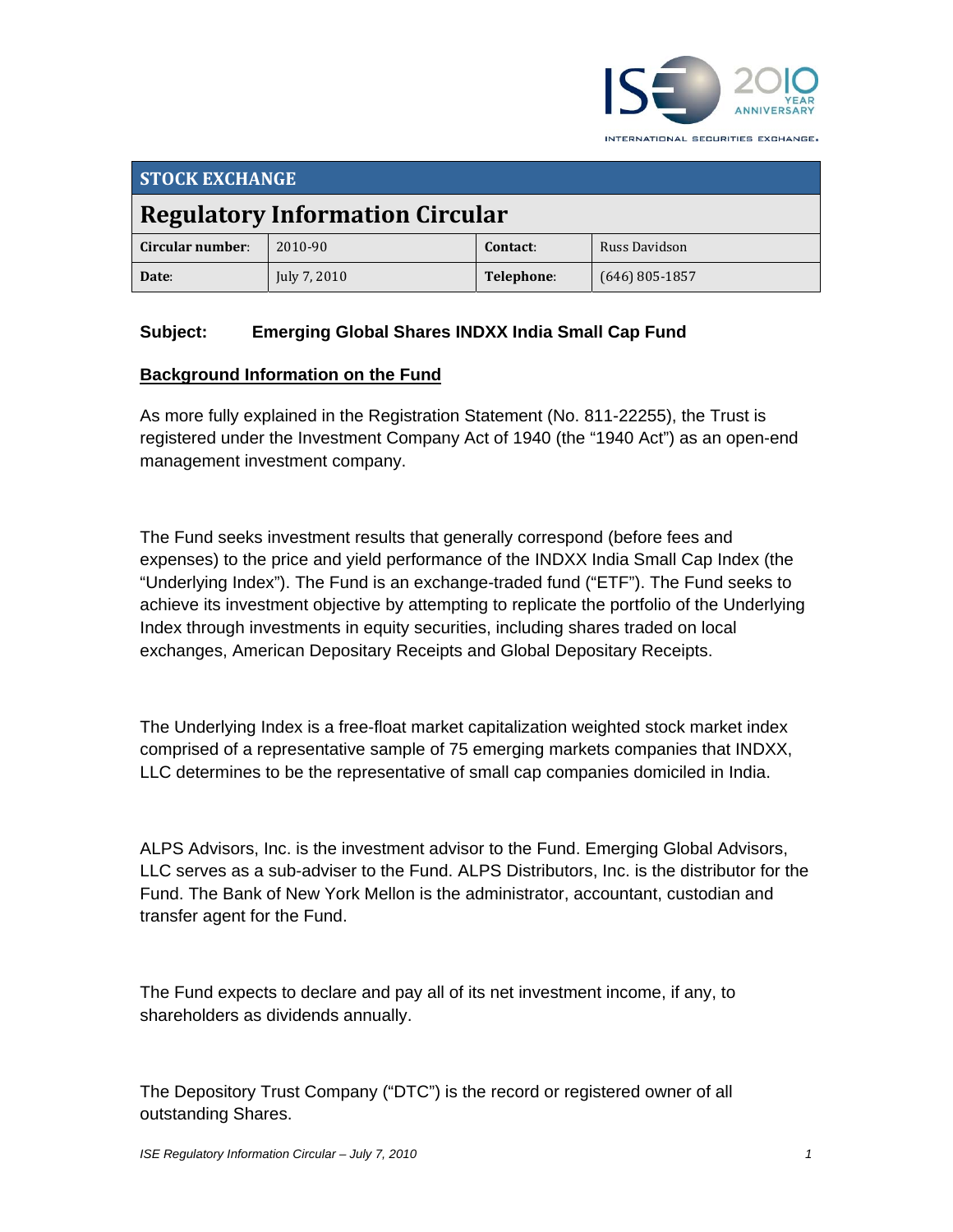

The NAV of the Fund's shares is calculated once daily each day the Exchange is open for business (a "Business Day") as of the close of regular trading, generally 4:00 p.m. Eastern time. NAV per share is calculated by dividing the Fund's net assets by the number of the Fund's shares outstanding. In calculating the Fund's NAV, Fund investments generally are valued using market valuations. NAV will be available from the Distributor and is also available to NSCC participants through data made available from NSCC.

The Fund's Registration Statement describes the various fees and expenses for the Fund's Shares. For a more complete description of the Fund and the Index, visit www.egshares.com.

## **Purchases and Redemptions in Creation Unit Size**

Equity Electronic Access Members ("Equity EAMs") are hereby informed that procedures for purchases and redemptions of Shares in Creation Units are described in the Trust's Prospectus and SAI and that Shares are not individually redeemable but are redeemable only in Creation Unit aggregations of 50,000 Shares or multiples thereof.

The Trust's Prospectus and SAI describe additional procedures and requirements that apply to the creation and redemption of Shares.

## **Principal Risks**

Interested persons are referred to the Prospectus for a description of risks associated with an investment in the Shares. These risks include foreign market risk and the risk that a Fund return may not match the return of its index for a number of reasons, including the incursion by a Fund of operating expenses and costs not applicable to its index. In addition, as noted in the Prospectus, the Shares may trade at market prices that may differ from their NAV. The NAV of the Shares will fluctuate with changes in the market value of the Fund holdings. The market prices of the Shares will fluctuate in accordance with changes in NAV as well as the supply and demand for the Shares on the Exchange.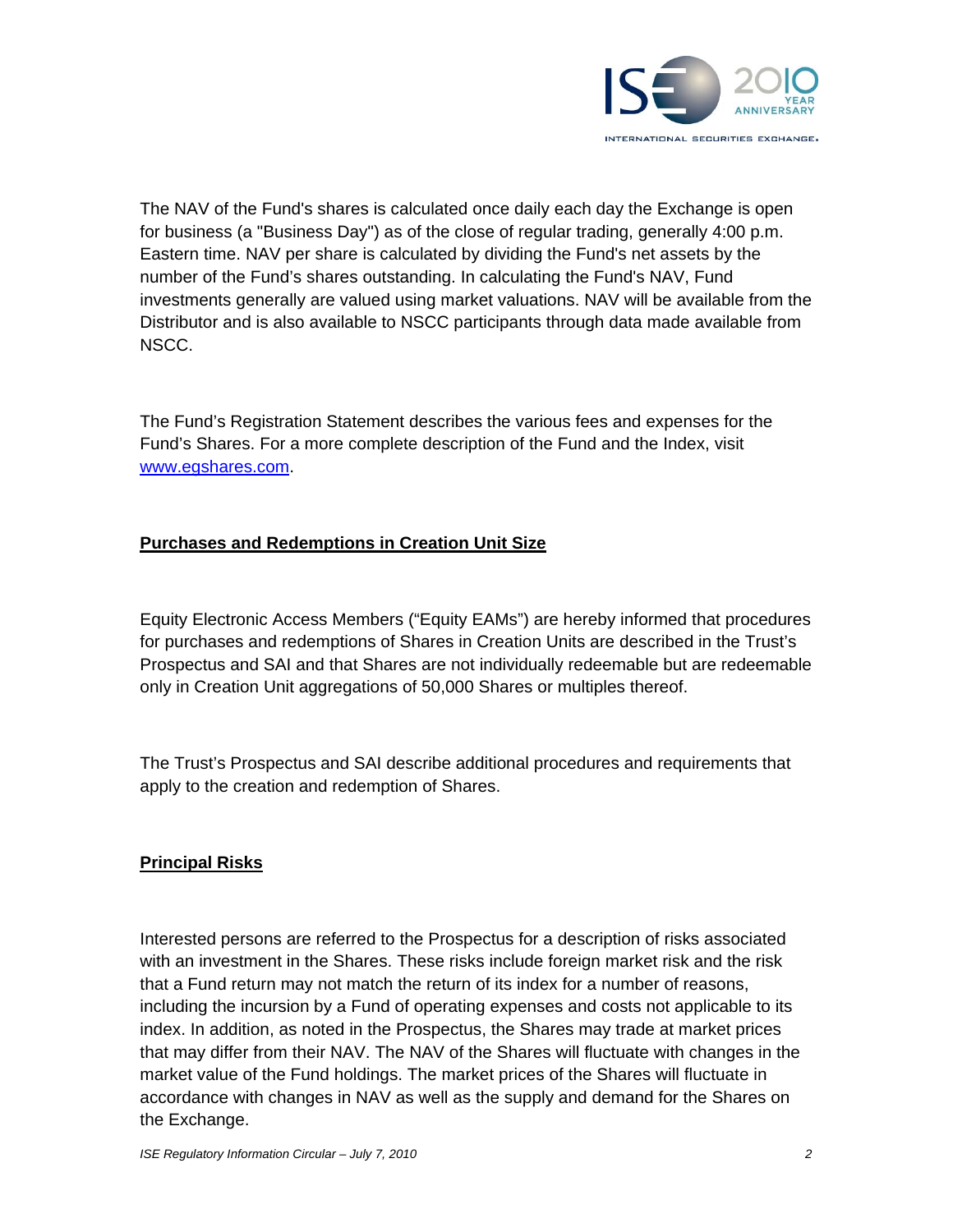

### **Exchange Rules Applicable to Trading in the Shares**

The Shares are considered equity securities, thus rendering trading in the Shares subject to the Exchange's existing rules governing the trading of equity securities.

### **Trading Hours**

Trading in the Shares on ISE is on a UTP basis and is subject to ISE equity trading rules. The Shares will trade from 8:00 a.m. until 8:00 p.m. Eastern Time. Equity EAMs trading the Shares during the Extended Market Sessions are exposed to the risk of the lack of the calculation or dissemination of underlying index value or intraday indicative value ("IIV"). For certain derivative securities products, an updated underlying index value or IIV may not be calculated or publicly disseminated in the Extended Market hours. Since the underlying index value and IIV are not calculated or widely disseminated during Extended Market hours, an investor who is unable to calculate implied values for certain derivative securities products during Extended Market hours may be at a disadvantage to market professionals.

### **Trading Halts**

ISE will halt trading in the Shares in accordance with ISE Rule 2101(a)(2)(iii). The grounds for a halt under this Rule include a halt by the primary market because it stops trading the Shares and/or a halt because dissemination of the IIV or applicable currency spot price has ceased, or a halt for other regulatory reasons. In addition, ISE will stop trading the Shares if the primary market de-lists the Shares.

### **Delivery of a Prospectus**

Pursuant to federal securities laws, investors purchasing Shares must receive a prospectus prior to or concurrently with the confirmation of a transaction. Investors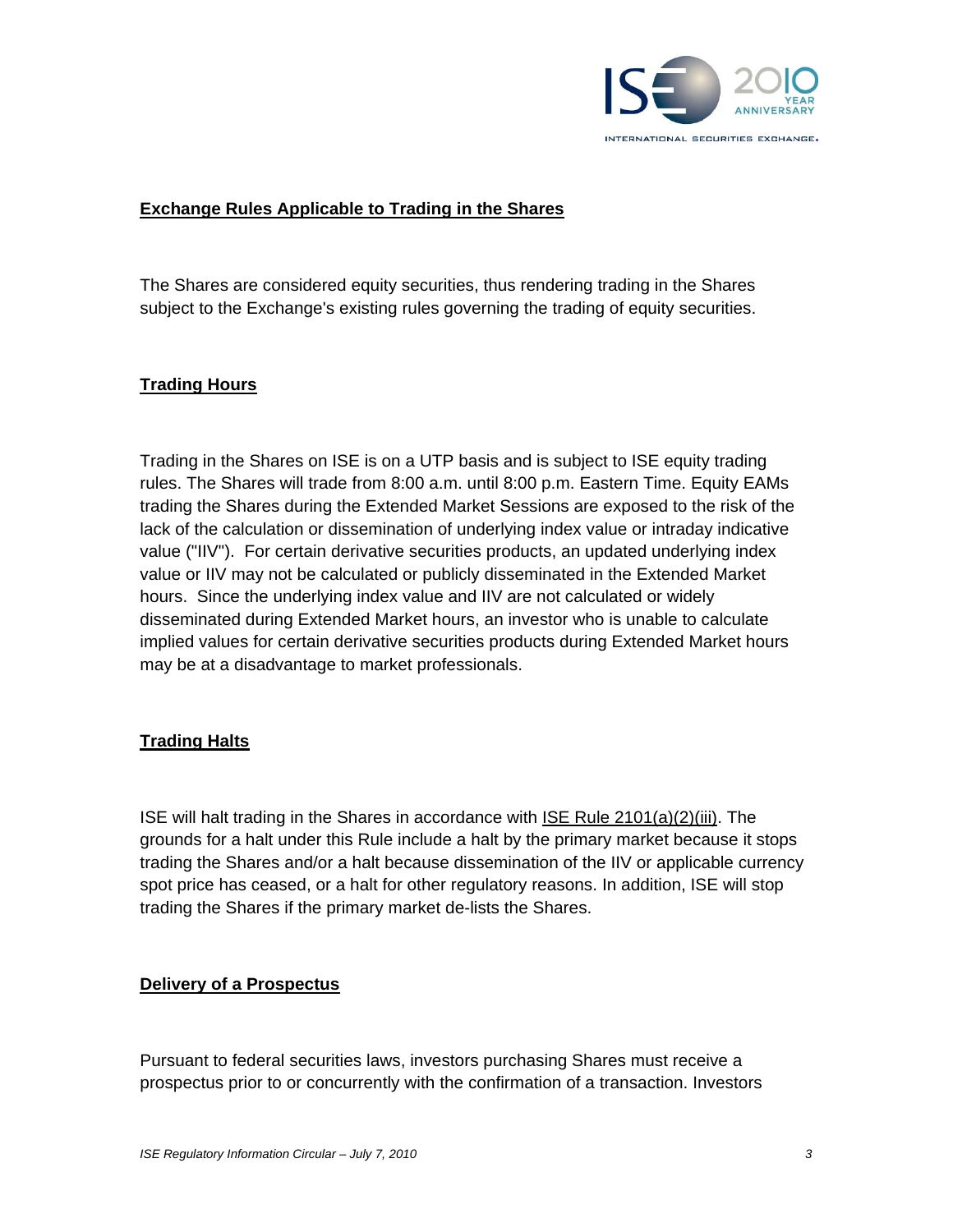

purchasing Shares directly from the Fund (by delivery of the Deposit Amount) must also receive a prospectus.

Prospectuses may be obtained through the Distributor or on the Fund's website. The Prospectus does not contain all of the information set forth in the registration statement (including the exhibits to the registration statement), parts of which have been omitted in accordance with the rules and regulations of the SEC. For further information about the Fund, please refer to the Trust's registration statement.

### **Exemptive, Interpretive and No-Action Relief Under Federal Securities Regulations**

The Commission has issued letters dated October 24, 2006, November 21, 2005, and August 17, 2001 (together, the "No- Action Letters") granting exemptive, interpretive and no-action relief from certain provisions of and rules under the Securities Exchange Act of 1934 for exchange-traded funds listed and traded on a registered national securities exchange that meet certain criteria.

## **Regulation M Exemptions**

Generally, Rules 101 and 102 of Regulation M prohibit any "distribution participant" and its "affiliated purchasers" from bidding for, purchasing, or attempting to induce any person to bid for or purchase any security which is the subject of a distribution until after the applicable restricted period, except as specifically permitted in Regulation M. The provisions of the Rules apply to underwriters, prospective underwriters, brokers, dealers, and other persons who have agreed to participate or are participating in a distribution of securities.

The Commission issued a No-Action Letter by which persons participating in a distribution of shares of a fund may engage in secondary market transactions in such shares during their participation in such a distribution, despite the requirements of from Rule 101 under Regulation M. In addition, the SEC has permitted persons who may be deemed to be participating in the distribution of shares of a fund (i) to purchase securities for the purpose of purchasing creation unit aggregations of fund shares and (ii) to tender securities for redemption in Creation Unit Aggregations. Further, the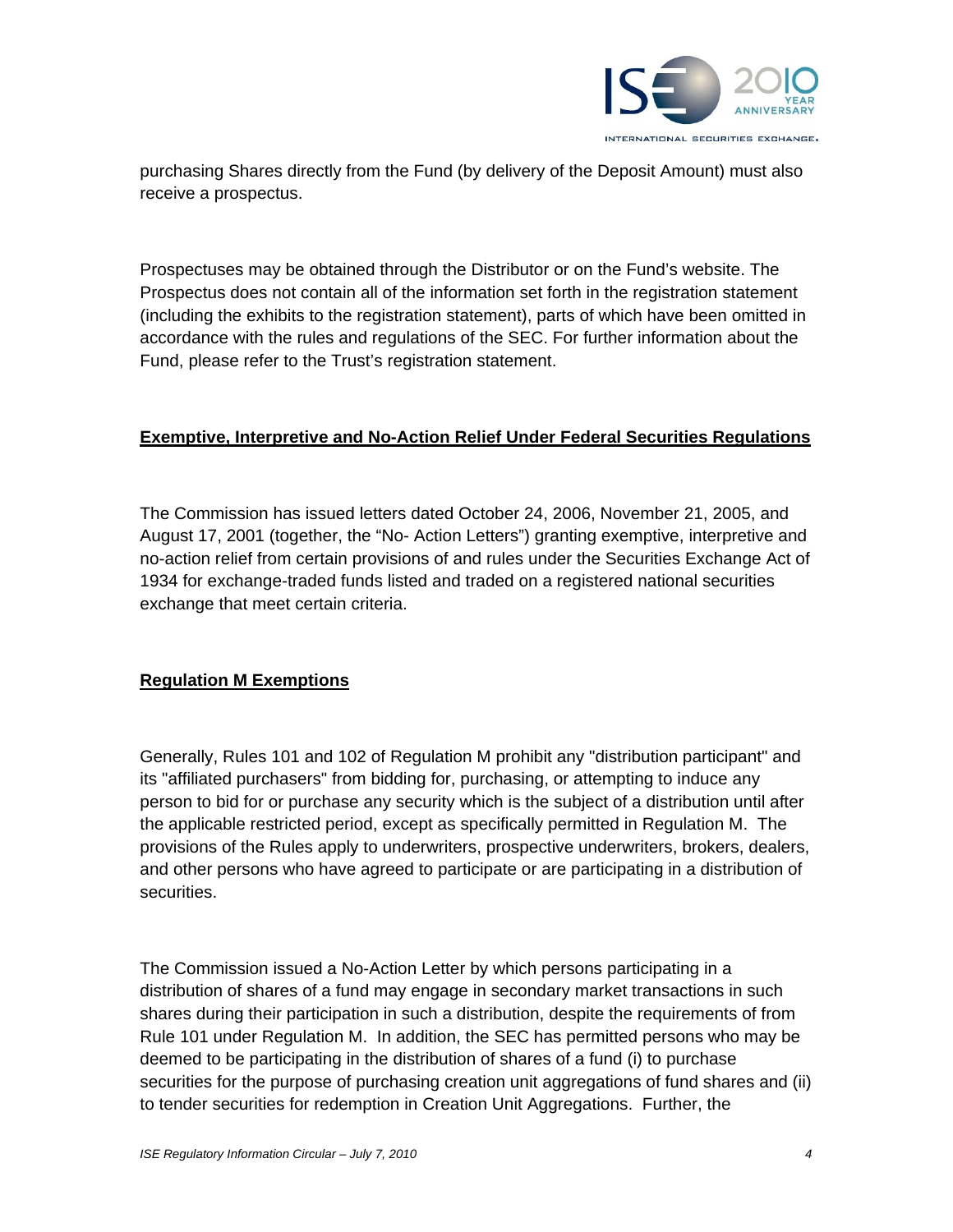

Commission has clarified that the tender of fund shares to the Fund for redemption does not constitute a bid for or purchase of any of the Funds' securities during the restricted period of Rule 101. The Commission has issued a No-Action Letter to paragraph (e) of Rule 102 under Regulation M which allow the redemption of fund shares in creation unit aggregations during the continuous offering of shares.

## **Customer Confirmations for Creation or Redemption of Fund Shares (SEC Rule 10b-10)**

Broker–dealers who handle purchases or redemptions of Fund shares in Creation Units for customers will be permitted to provide such customers with a statement of the number of Creation Unit Aggregations created or redeemed without providing a statement of the identity, number and price of shares of the individual securities tendered to the Fund for purposes of purchasing creation unit aggregations ("Deposit Securities") or the identity, number and price of shares to be delivered by the Trust to the redeeming holder ("Redemption Securities"). The composition of the securities required to be tendered to the Fund for creation purposes and of the securities to be delivered on redemption will be disseminated each business day and will be applicable to requests for creations or redemption, as the case may be, on that day. This exemptive relief under Rule 10b-10 with respect to creations and redemptions is subject to the following conditions:

- 1) Confirmations to customers engaging in creations or redemptions must state that all information required by Rule 10b-10 will be provided upon request;
- 2) Any such request by a customer for information required by Rule 10b-10 will be filed in a timely manner, in accordance with Rule 10b-10(c);
- 3) Except for the identity, number and price of shares of the component securities of the Deposit Securities and Redemption Securities, as described above, confirmations to customers must disclose all other information required by Rule 10b-10(a).

### **SEC Rule 14e-5**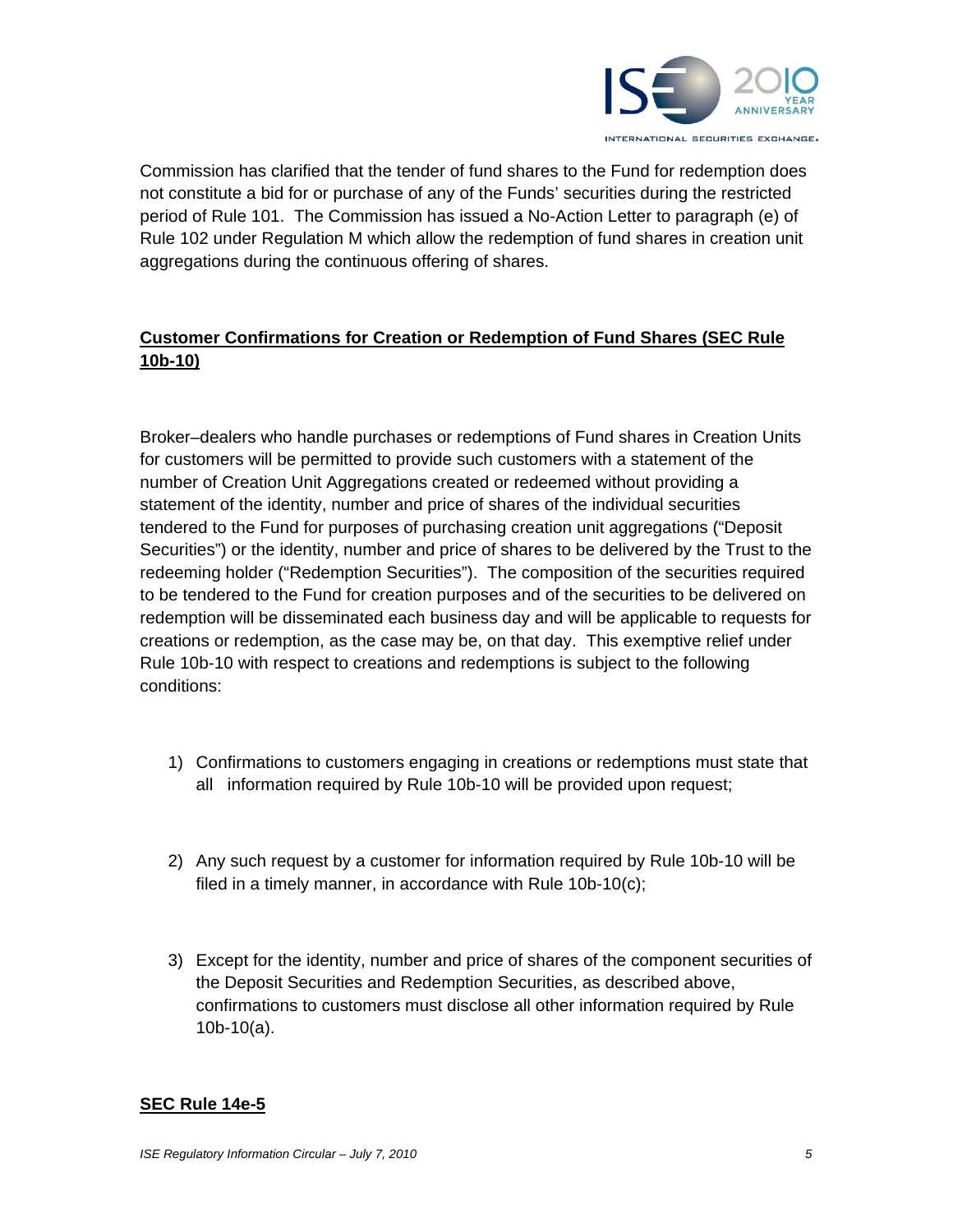

The Commission has permitted any person acting as a dealer-manager of a tender offer for a component security of fund (1) to redeem fund shares in creation unit aggregations from the issuer that may include a security subject to such tender offer and (2) to purchase fund shares during such tender offer. In addition, a No-Action has been issued under Rule 14e-5 states that if a broker-dealer acting as a dealer-manager of a tender offer for a security of the Fund purchases or arranges to purchase such securities in the secondary market for the purpose of tendering such securities to purchase one or more creation unit aggregations of shares, it must be made in conformance with the following:

- i. such bids or purchases are effected in the ordinary course of business, in connection with a basket of 20 or more securities in which any security that is the subject of a distribution, or any reference security, does not comprise more than 5% of the value of the basket purchased; or
- ii. purchases are effected as adjustments to such basket in the ordinary course of business as a result of a change in the composition of the underlying index; and
- iii. such bids or purchases are not affected for the purpose of facilitating such tender offer.

## **Section 11(d)(1); SEC Rules 11d1-1 and 11d1-2**

Section 11(d)(1) of the Act generally prohibits a person who is both a broker and a dealer from effecting any transaction in which the broker-dealer extends credit to a customer on any security which was part of a new issue in the distribution of which he participated as a member of a selling syndicate or group within thirty days prior to such transaction. The Commission has clarified that Section 11(d)(1) does not apply to broker-dealers that are not authorized participants (and, therefore, do not create creation unit aggregations) that engage in both proprietary and customer transactions in shares of a fund in the secondary market, and for broker-dealer authorized participants that engage in creations of creation unit aggregations. This relief is subject to specific conditions, including the condition that such broker-dealer (whether or not an authorized participant) does not, directly or indirectly, receive from the fund complex any payment, compensation or other economic incentive to promote or sell the shares of a fund to persons outside the fund complex, other than non-cash compensation permitted under NASD Rule 2830 (I)(5)(A), (B) or (C). See letter dated November 22, 2005 from Brian A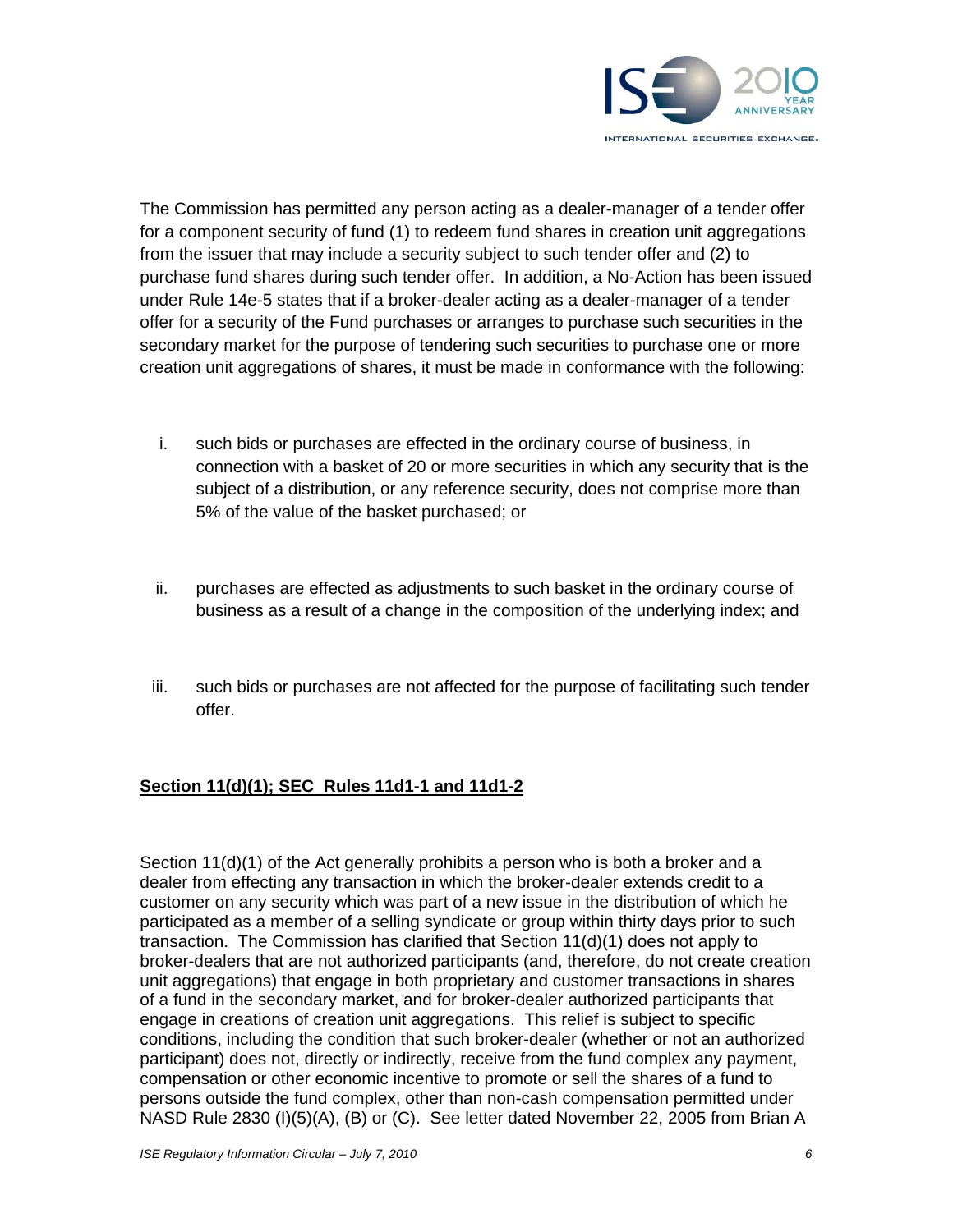

Bussey, Assistant Chief Counsel, SEC Division of Market Regulation, to Barclays Global Investors, N.A., dated November 22, 2005. The Commission has issued a No-Action Letter under Section 11(d)(1) of the Act states that broker-dealers may treat shares of a fund, for purposes of Rule 11d1-2, as "securities issued by a registered open-end investment company as defined in the Investment Company Act" and thereby extend credit or maintain or arrange for the extension or maintenance of credit on shares that have been owned by the persons to whom credit is provided for more than 30 days, in reliance on the exemption contained in the rule.

### **SEC Rule 15c1-5 and 15c1-6**

The Commission has issued a No-Action letter with respect to Rule 15c1-5 and Rule 15c1-6 as to the required disclosure of control by a broker or dealer with respect to creations and redemptions of fund shares and secondary market transactions therein.

**This Regulatory Information Circular is not a statutory Prospectus. Equity EAMs should consult the Trust's Registration Statement, SAI, Prospectus and the Fund's website for relevant information.**